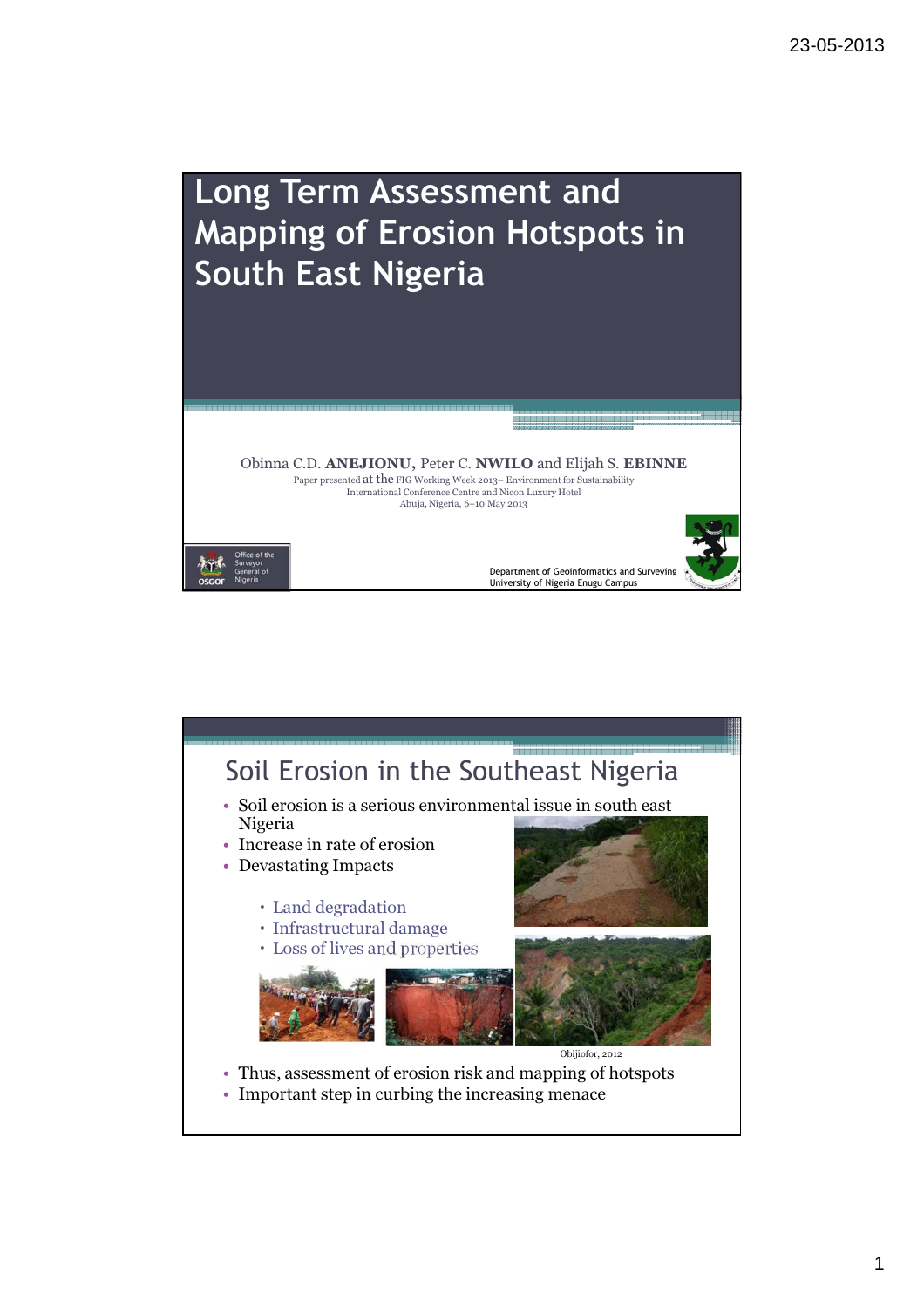## Erosion hotspot identification

- Hotspots usually identified via Field Observation
- Limitations:
	- time consuming
	- expensive
	- Tedious
- More so:
	- Current erosion studies in the region segmented
	- Focusing on different parts of the region
	- Therefore, the need for a broad regional study
- Environmental satellites to the rescue?

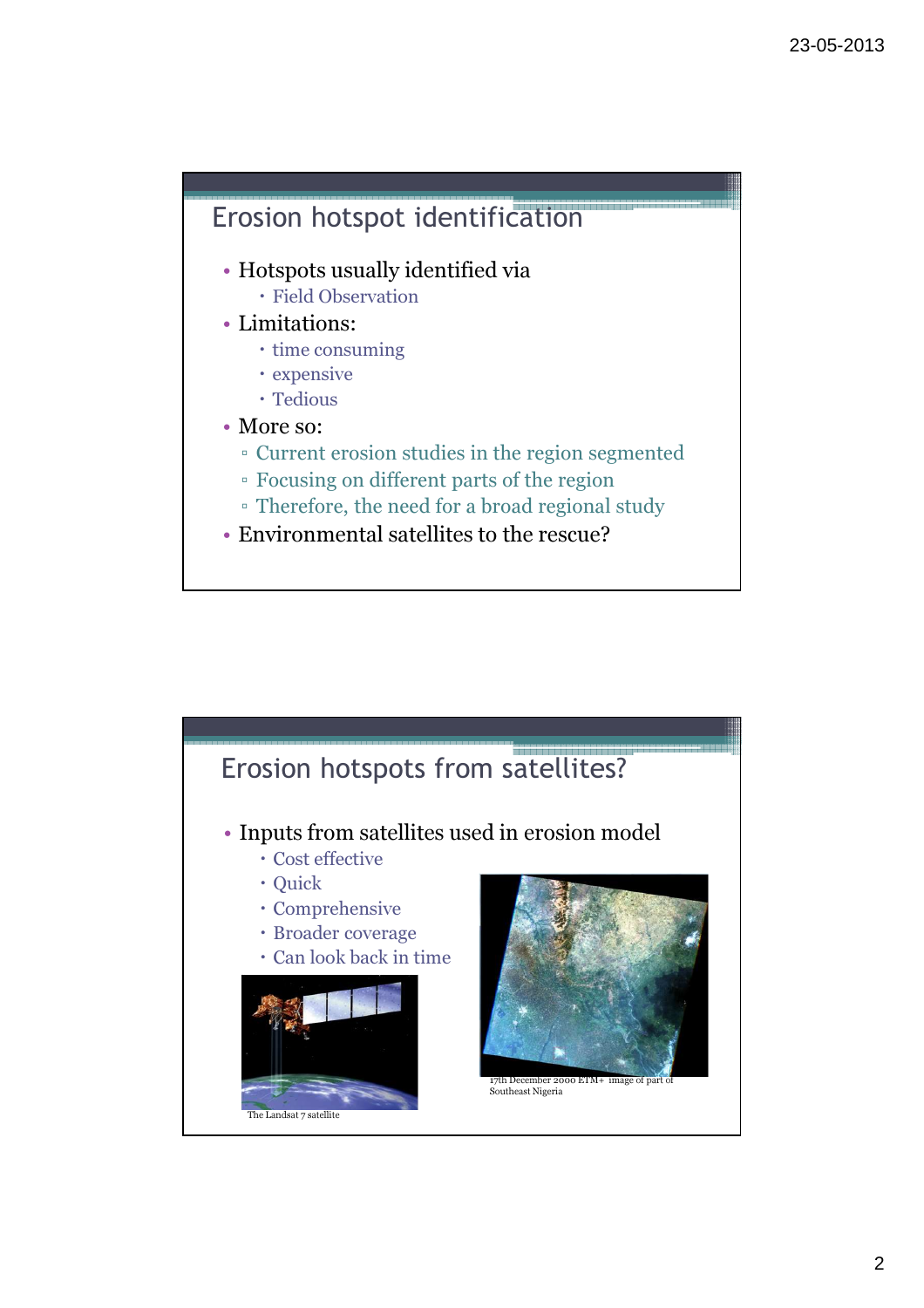

## $\cdot$  A = R \* K \* LS \* C \* P

- $\cdot$  **A** = the predicted average annual soil loss (tons per hectare per year)
- $\cdot$  **R** = Rainfall-Runoff Erosivity Factor
- $\cdot$  K = Soil Erodibility Factor
- LS = Slope Length and Steepness Factor
- $\cdot$  **C** = Cover-Management Factor
- $\cdot$  **P** = Support Practices Factor
- 3 study periods
	- $\cdot$  1986-1996
	- 1996-2002
	- $\cdot$  2002-2011.

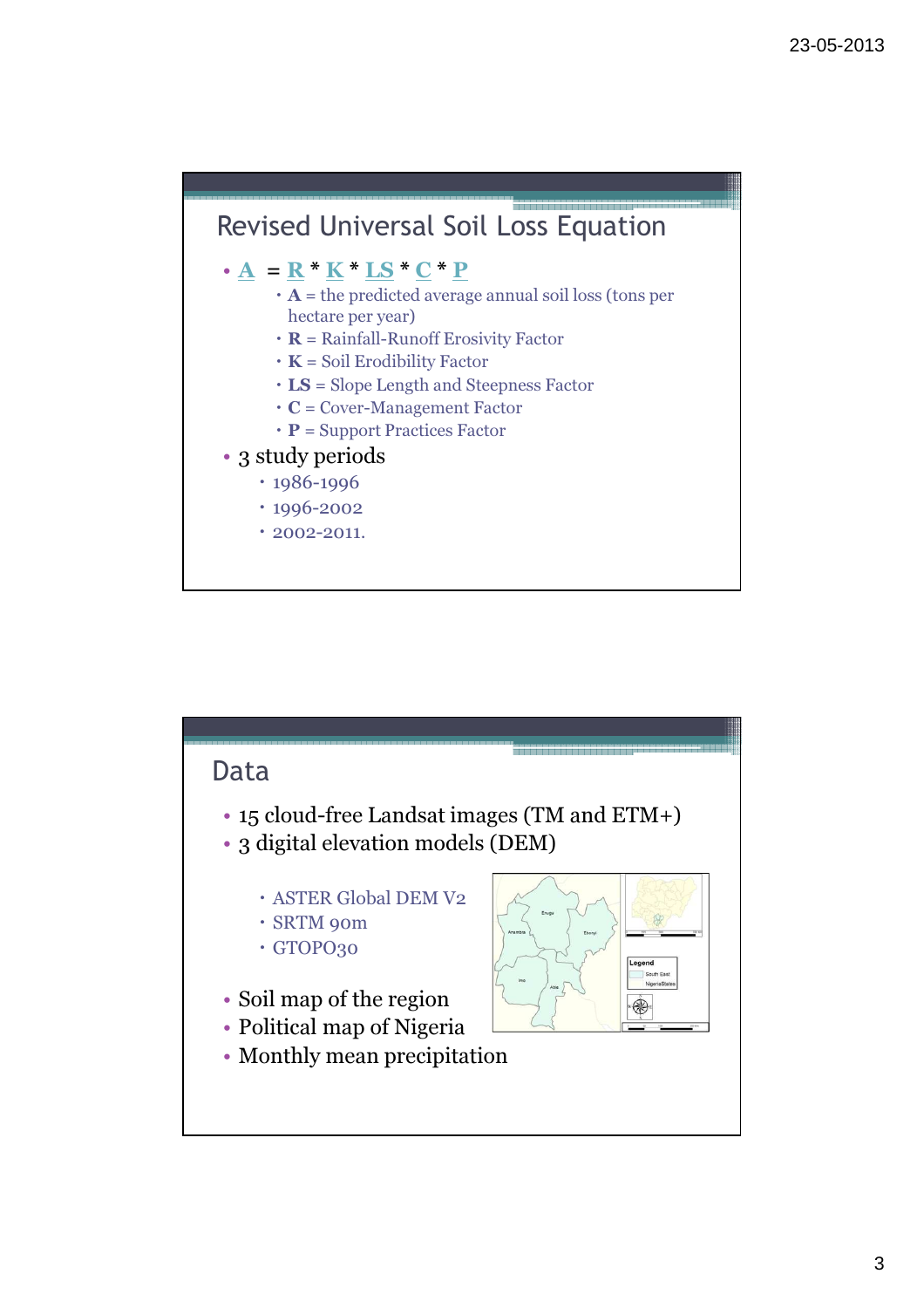

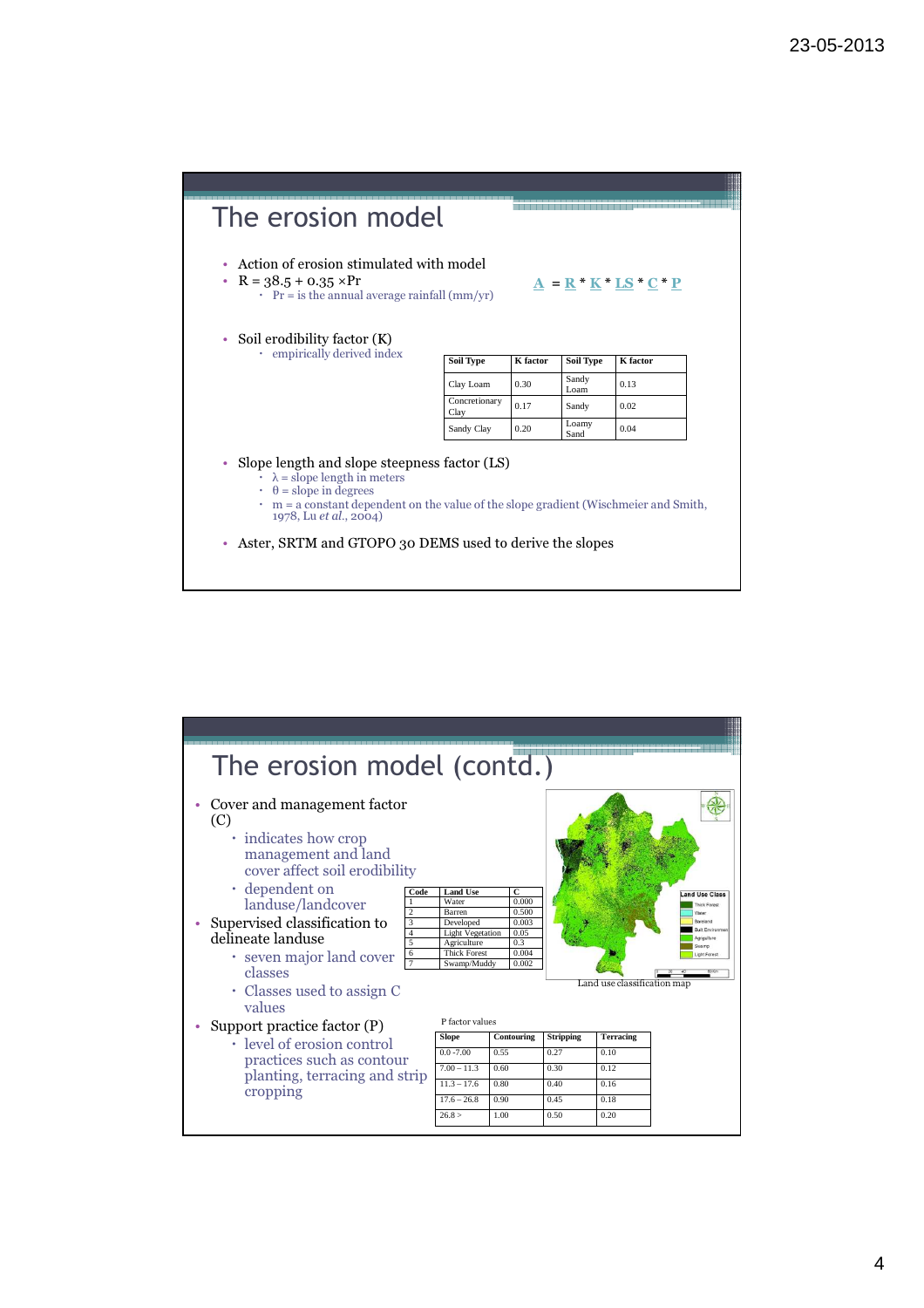## Mapping hotspots

- Average soil loss in tons per acre per year (A) estimated for each of the study period via RUSLE
- Resultant soil loss map reclassified
- 5 erosion risk level areas delineated
	- extreme
	- · high
	- moderate
	- $\cdot$  low
	- very low
- Extreme and high risk levels noted as hotspots

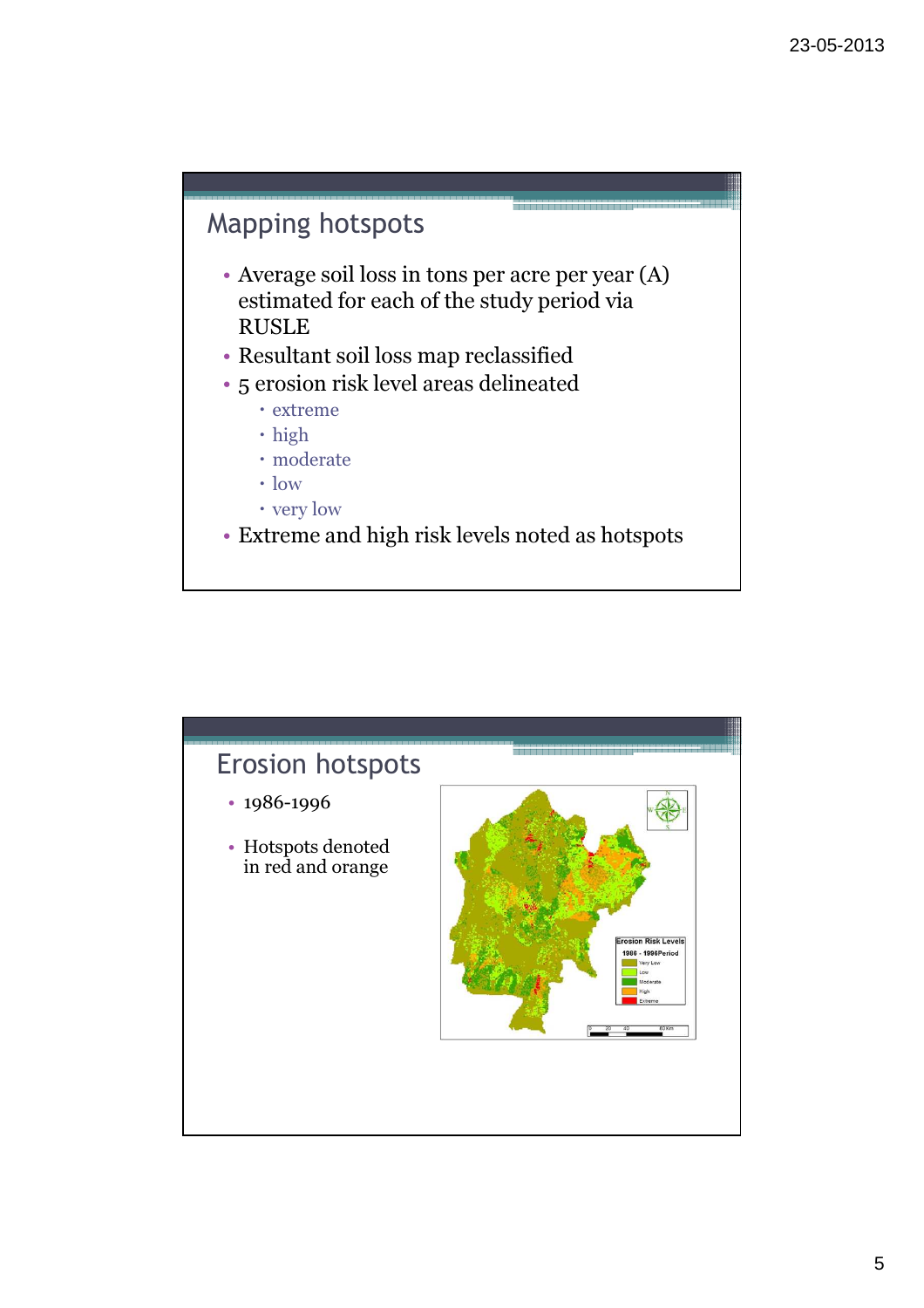

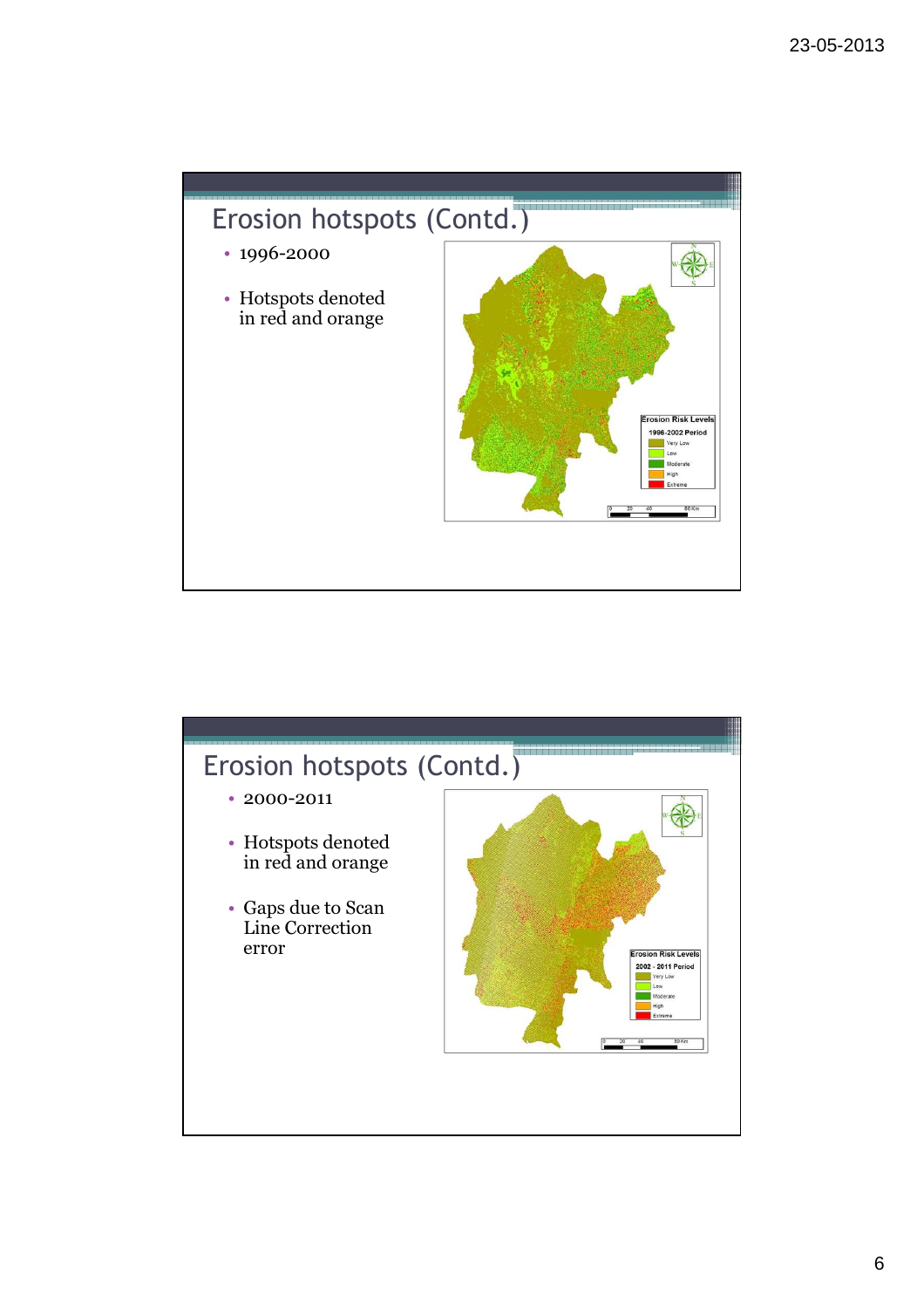